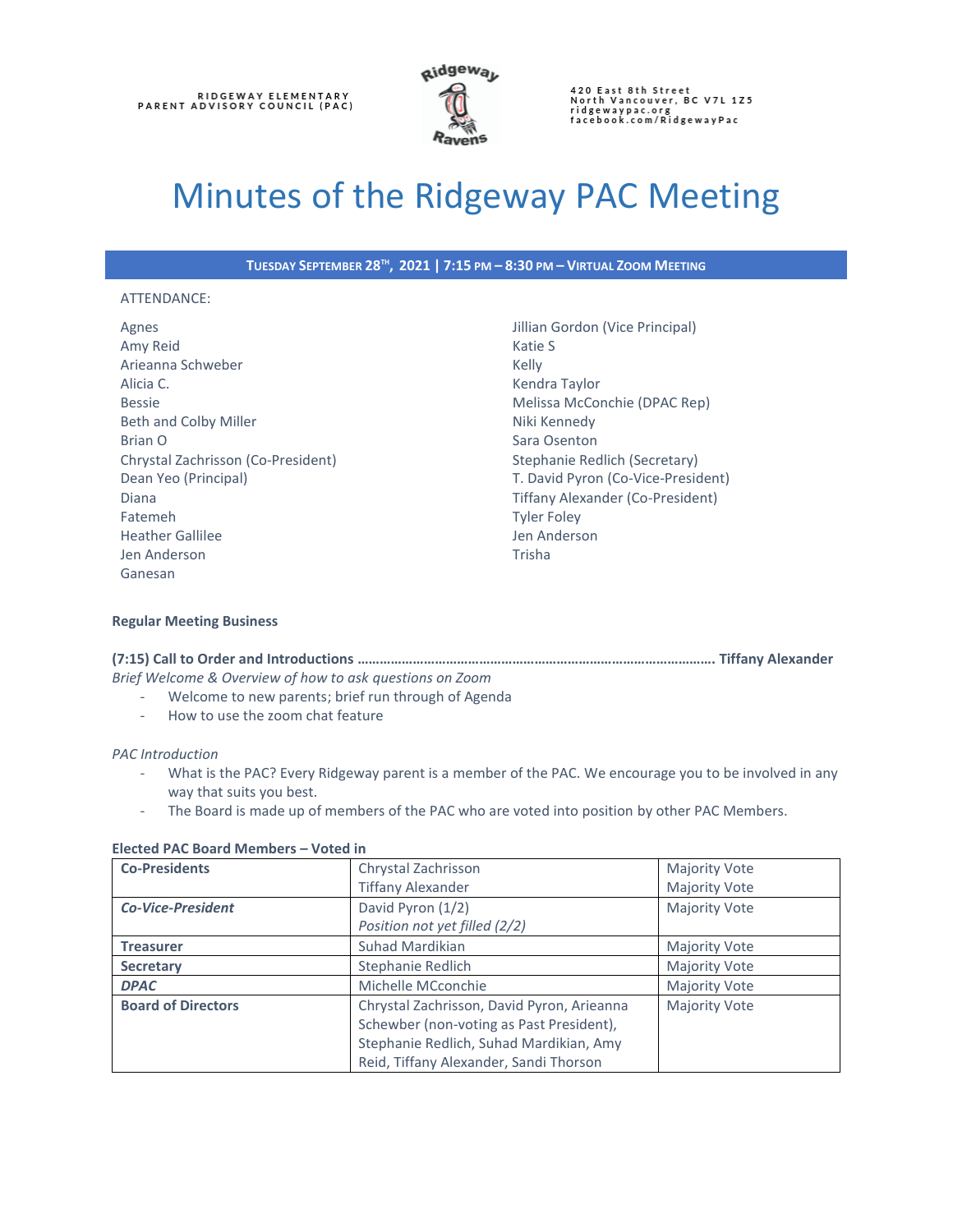RIDGEWAY ELEMENTARY<br>PARENT ADVISORY COUNCIL (PAC)



420 East 8th Street<br>North Vancouver, BC V7L 1Z5 ridgewaypac.org<br>facebook.com/RidgewayPac

# **(7:18) Administration Report ………………………………….………………………..…………………………. Dean Yeo/Jillian Gordon**

# *Administration Report (Jillian Gordon)*

- So far this year the entire school has been learning about Orange Shirt Day and Truth and Reconciliation.
- All students have been involved in the "Project of Heart" which educated students in Western Canada about Indian Residential Schools. For the project, small heart tiles were sent in, distributed and aided students and teachers to reflect and create art which will all be set together in a mural. This project has been led by Sara Masey and Gail Baker.
- As a Chanie Wenjack Legacy School, we are continuing to learn through the Seven Grandfathers Teachings; Courage is the focus for October – more information will be up on website to help guide parents through these learnings as well.
- The school has been working together to reflect on progress to set a new direction Truth, Reconciliation; Welcoming Inclusive Culture
- [https://projectofheart.ca](https://projectofheart.ca/)

# *Administrative Report (Dean Yeo)*

- So far this year, we have been able to do the Terry Fox Run, which was fantastic, such a great time and raised funds for the cause
- Tuesday, October  $5<sup>th</sup>$  is photo day school admin will send out a reminder
- Walking School Bus: an email has been sent out in regards to this pilot concept a collaboration between DASH, NVSD and Translink. The program is looking for a volunteer from the PAC to be the point of contact alongside the school admin. The program is also looking for volunteer to lead the walking school buses. Will likely be organized by neighbourhoods, and likely limited in the number of students per "Walking School Bus", more information to come.
- Class Composition: at the beginning of the year, ridgeway was given an additional division to help address class size and class composition
- Combined Classes: Ridgeway has moved this school year to majority combined classes, which address class size maximums, physical limitations of the building and compositions (specific designation, IAP's and max 3 low incidence students per classroom. 27 of the 29 divisions are combined this schoolyear. Combined classes can prove to be very effective.
- First round of class composition was prepared in the spring, but wasn't able to be finalized until this fall due to unknows such as new students, student withdrawls27/29 classes are combined
- The school is organizing a Combined Classroom discussion, likely to occur the week after thanksgiving. *All parents looking for more information on Combined Classrooms are encouraged to attend.*
- Current enrollment is approximately 620 students.

# **Covid Update**

- In June we expected to be back to normal, however, that was not the case leading into the start of this schoolyear.
- Main safety strategy in September included: grades 4-7 wearing masks, ensuring a max number of kids in common spaces at one time: in hallways, lining up at recess and lunch, staggered breaks.
- Due to the recent local outbreak. District put in added measures:
	- 1. Not going back into cohorts but are reducing group work and no longer mixing classrooms
	- 2. Encouraging all students and staff to wear masks
	- 3. Last year we had Zones for recess and lunch, we did not start the year this way, but will be going back into zones to reduce the risk of infection.
	- 4. We are continuing to following PHO guidelines.
- Test Collection Kits: the school has been provided some tests for the children to use if they become ill while attending school. We were given twelve kits.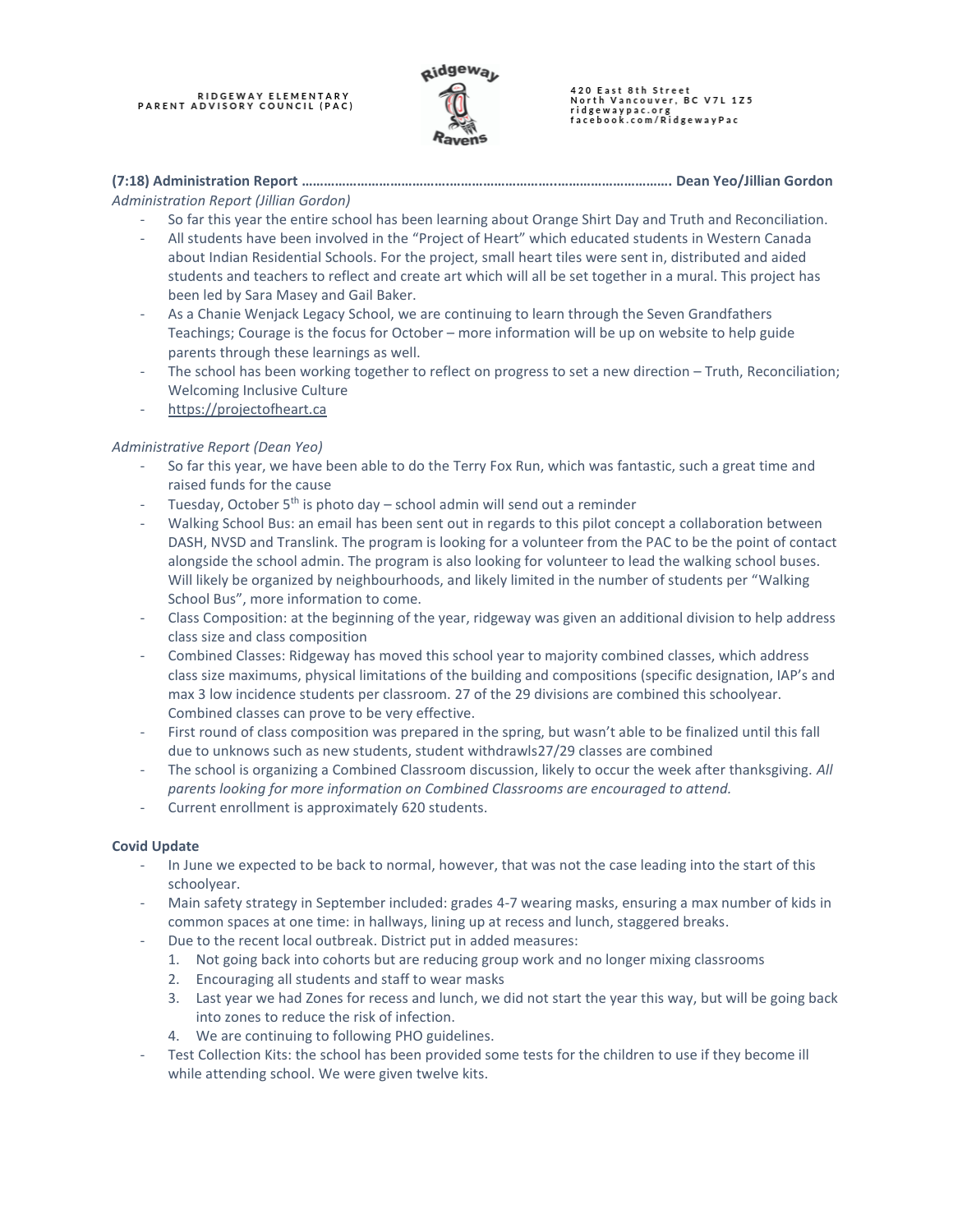# RIDGEWAY ELEMENTARY<br>PARENT ADVISORY COUNCIL (PAC)



420 East 8th Street<br>North Vancouver, BC V7L 1Z5 ridgewaypac.org<br>facebook.com/RidgewayPac

**(7:43) Summary and Approve minutes from last meeting …………….……………………………….………. Stephanie Redlich** *Please see the last meeting minutes here: [Monday May 17, 2021](https://ridgewaypactest.files.wordpress.com/2021/06/2021may17-pacminutesagm-1.pdf)*

# **(7:45) Introduction to 2021 / 2022 Committees ……….………………………………………………….………. Chrystal Zachrisson**

New and Unfilled Committee Positions

*New Committees*

- Scheduler and Newsletter Editor
- BIPOC / FOS Representative
- Co-Vice President
- *Student Events*
	- Fun lunch Kim Jackman 1 Friday a month, pending covid restrictions
	- Subway Kim

*Social Committee*

- Encourage School Spirit

*Advocacy Committee*

- Playground Rep

*Class Reps*

- Twenty-Two (22) divisions still need class rep volunteers

# *Suggested Number of Volunteers Required*

Advocacy (3), Parent Support (2+), Social (3+), Student Events (5+), Fun Lunch (7), Spring Fair Raffle (6), Auction (2), Vendors (2), Craft Fair (2), Multicultural Fair (2), Family of Schools (FOS) Events (3+), Bike to School Week (1), Fundraising (6), Volunteer Pool (5+).

**(7:58pm) Recap of planned events for the year and COVID-19 impact ………………………….………... Tiffany Alexander** 2021 / 2022 Committees, Non-Elected Positions for volunteers to sign-up

Upcoming events of interest, if allowed due to covid:

- Welcome Night We were sadly unable to host this due to covid
- Terry fox run completed successfully
- FOS Events (Haunted Harvest, Oct)
- Craft Fair (Nov) not a fundraiser but brings community together, typically includes 25-30 vendors, and a Grade 7 bake sale
- Multicultural Fair (Feb, with Book Fair, if able) allows families to share and celebrate their cultures share cultural food and snacks – aligned with Heritage Week (Feb also)
- Parent socials
- Spring Fair (May) spring fair includes rides, food, shopping and an auction the raffle this year was promoted on its own and was a HUGE success.
- Pancake Breakfast (June) typically an outdoor event when 1800-2000 pancakes are brought in by a caterer while teachers and volunteers top the students pancakes with whip cream and strawberries. Very social fun event.
- Volunteer appreciation
- Free Skate Night at Harry Jerome alternative during covid may be the outdoor ice rink at the shipyards

# **(8:08pm) Summary PAC spending last year …………………….……………………………………………………. Chrystal Zachrisson** 2020-2021 Fundraisers + Spending

- Halloween safety kits these were a huge success last year
- Playground completion looking for volunteers to help weed the school grounds - or possibly a great grade 7 leadership role